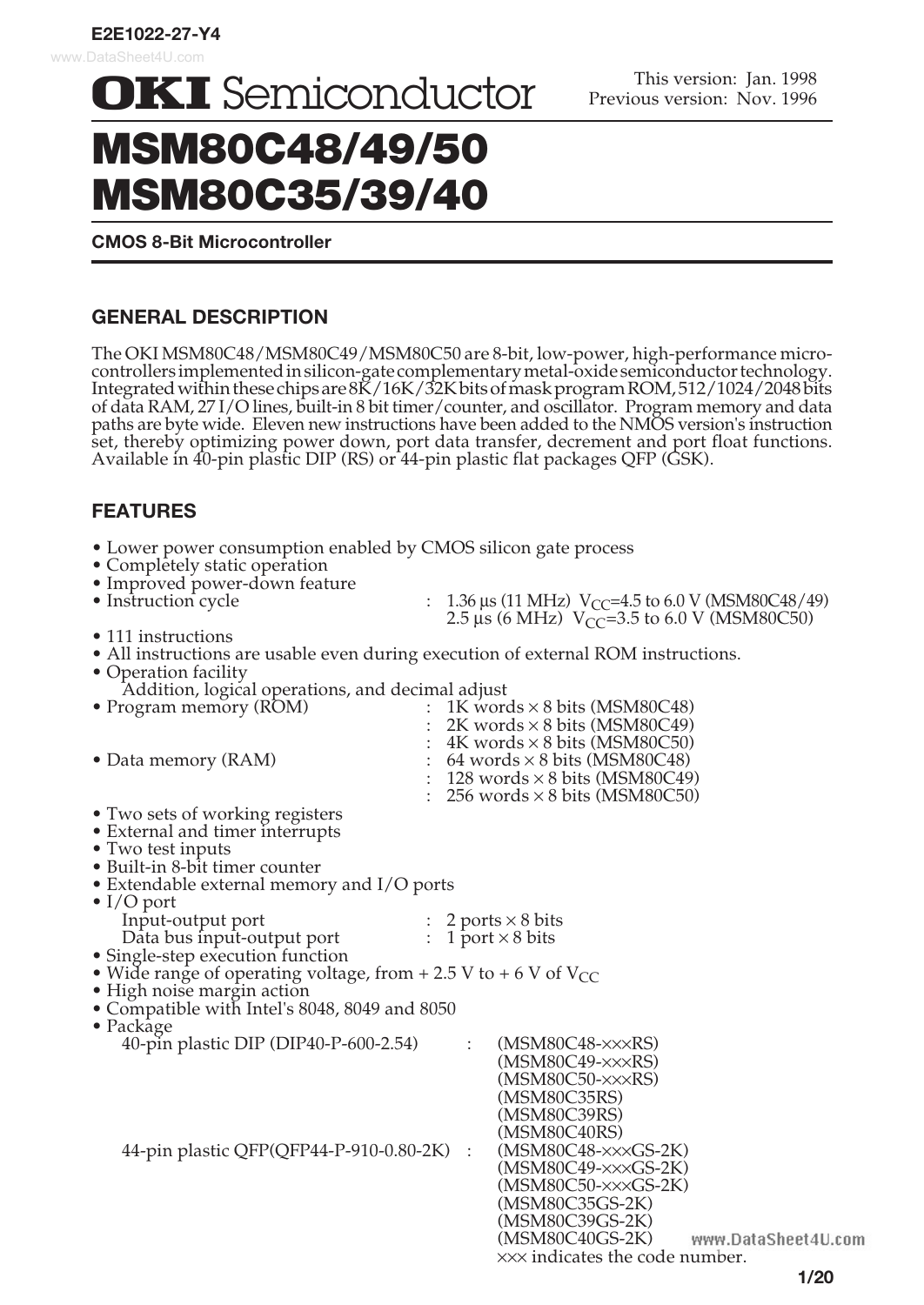# **BLOCK DIAGRAM**

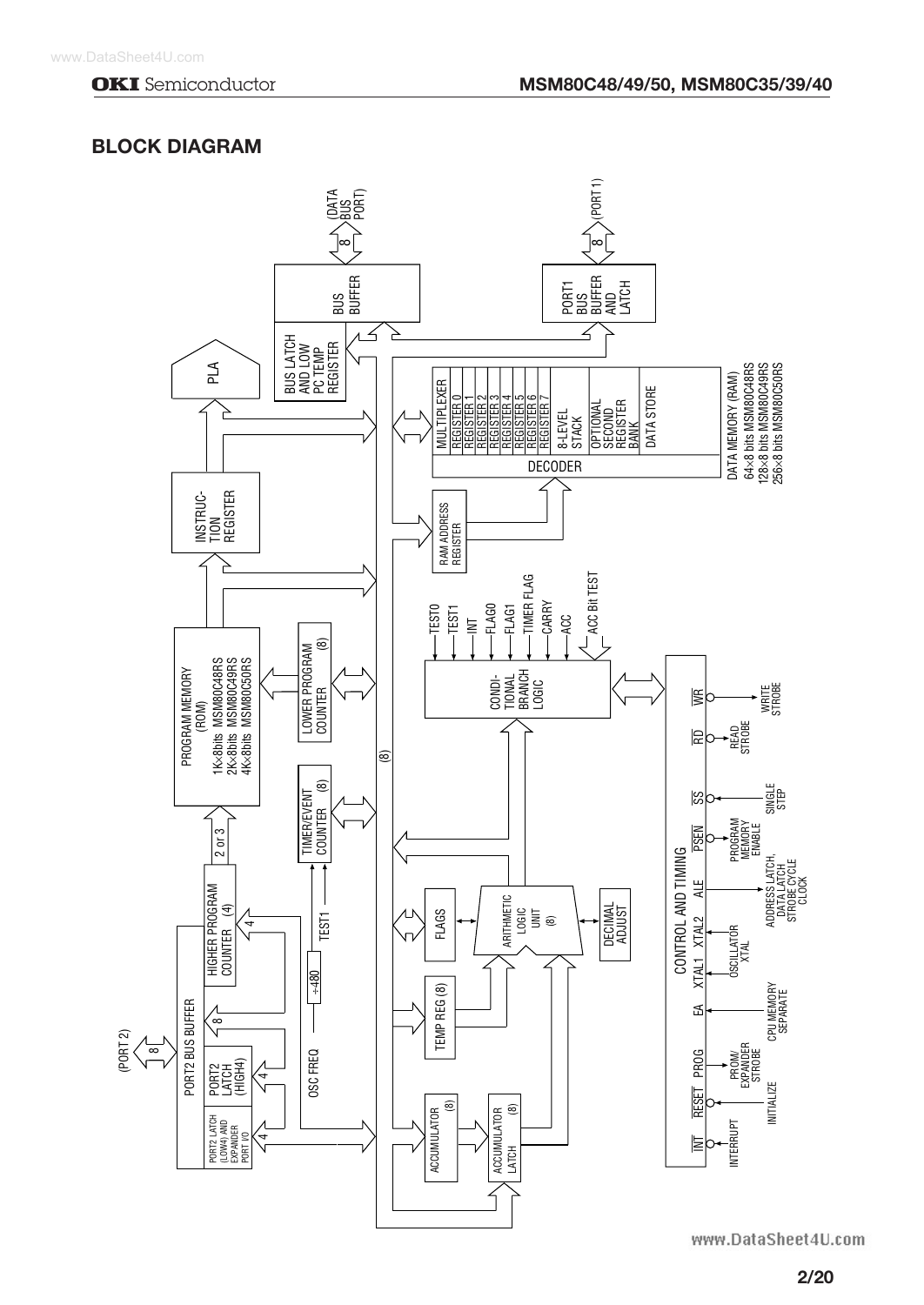

# **PIN CONFIGURATION (TOP VIEW)**

**40-Pin Plastic DIP 44-Pin Plastic QFP**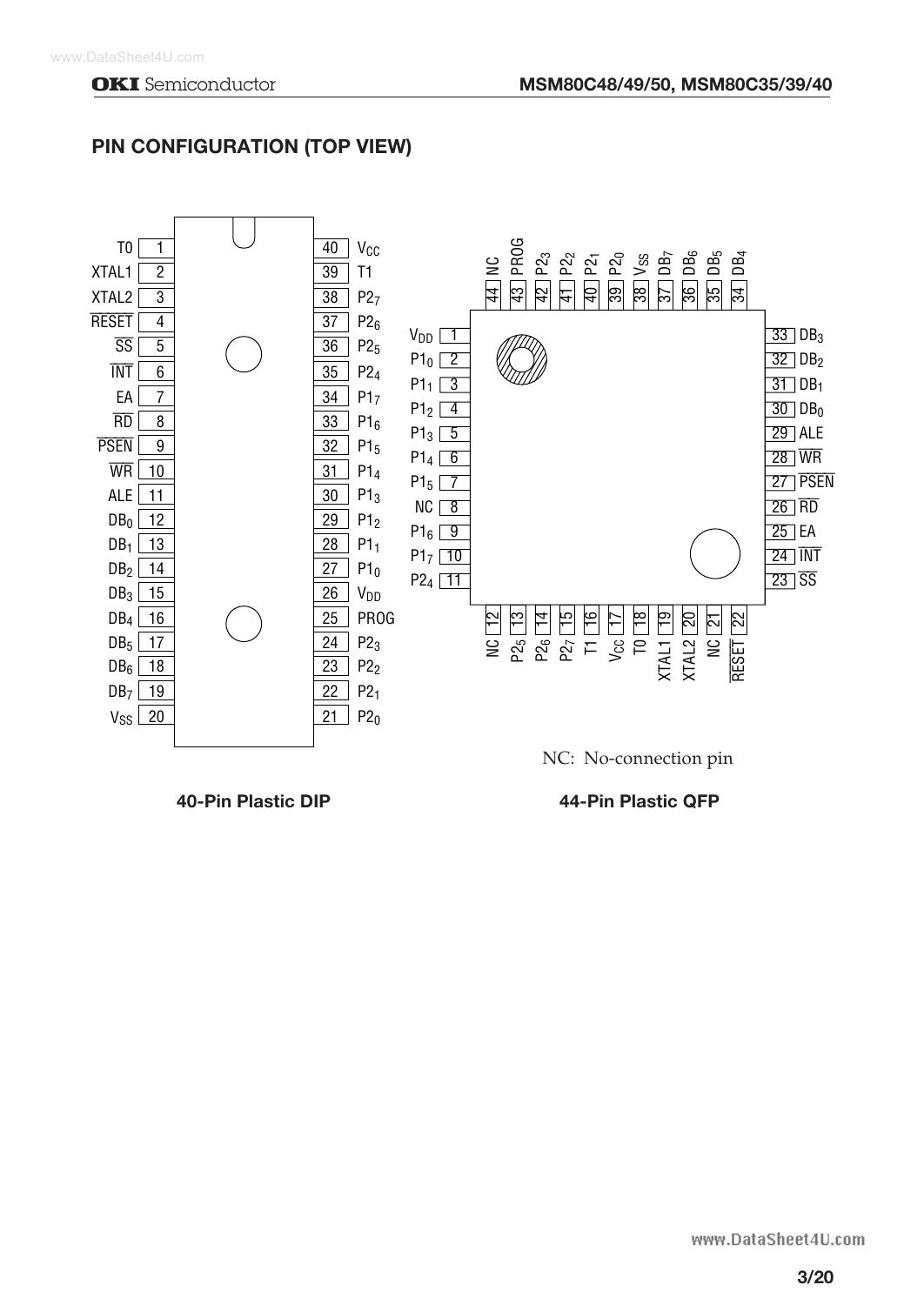# **PIN DESCRIPTIONS**

| <b>Symbol</b>                              | <b>Type</b>    | <b>Description</b>                                                                                                                                                                                                                                                                                                                                                                                                                                                |
|--------------------------------------------|----------------|-------------------------------------------------------------------------------------------------------------------------------------------------------------------------------------------------------------------------------------------------------------------------------------------------------------------------------------------------------------------------------------------------------------------------------------------------------------------|
| $P1_0 - P1_7$<br>(PORT 1)                  | 1/0            | 8-bit quasi-bidirectional port                                                                                                                                                                                                                                                                                                                                                                                                                                    |
| $P2_0 - P2_7$<br>(PORT 2)                  | 1/0            | 8-bit quasi-bidirectional port<br>The high-order four bits of external program memory addresses can be output<br>from P2.0-P2.3, to which the I/O expander MSM82C43RS may also be connected.                                                                                                                                                                                                                                                                      |
| $DB_0$ -DB <sub>7</sub><br>(BUS)           | 1/0            | <b>Bidirectional port</b><br>The low-order eight bits of external program memory address can be output<br>from this port, and the addressed instruction is fetched under the control of<br>PSEN signal. Also, the external data memory address is output, and data is<br>read and written synchronously using $\overline{RD}$ and $\overline{WR}$ signals.<br>The port can also serve as either a statically latched output port or a<br>non-latching input port. |
| T <sub>0</sub><br>(Test 0)                 | 1/0            | The input can be tested with the conditional jump instructions JT0 and JNT0.<br>The execution of the ENTO CLK instruction causes a clock output.                                                                                                                                                                                                                                                                                                                  |
| T1<br>(Test 1)                             | $\mathbf{I}$   | The input can be tested with the conditional jump instructions JT1 and JNT1.<br>The execution of a STRT CNT instruction causes an internal counter input.                                                                                                                                                                                                                                                                                                         |
| <b>TNT</b><br>(Interrupt)                  | $\mathbf{I}$   | Interrupt input. If interrupt is enabled, INT input initiates an interrupt.<br>Interrupt is disabled after a reset.<br>Also testable with a JNI instruction. Can be used to terminate the power-down<br>mode. (Active "0" level)                                                                                                                                                                                                                                  |
| $\overline{RD}$<br>(Read)                  | 0              | A signal to read data from external data memory. (Active "0" level)                                                                                                                                                                                                                                                                                                                                                                                               |
| $\overline{\text{WR}}$<br>(Write)          | $\mathbf 0$    | A signal to write data to external data memory. (Active "0" level)                                                                                                                                                                                                                                                                                                                                                                                                |
| ALE<br>Address &<br>Data Latch<br>Clock    | 0              | This signal is generated in each cycle. It may be used as a clock output.<br>External data memory or external program memory is addressed upon the<br>falling edge. For the external ROM, this signal is used to latch the bus port data<br>upon the ALE signal rise-up after the execution of the OUTL BUS, A instruction.                                                                                                                                       |
| <b>PSEN Program</b><br><b>Store Enable</b> | 0              | A signal to fetch an instruction from external program memory<br>(Active "0" level)                                                                                                                                                                                                                                                                                                                                                                               |
| <b>RESET</b>                               | $\overline{1}$ | RESET input initialize the processor. (Active "0" level)<br>Used to terminate the power-down mode.                                                                                                                                                                                                                                                                                                                                                                |
| $\overline{\text{SS}}$<br>(Single Step)    | $\overline{1}$ | A program is executed step by step. This pin can also be used to control<br>internal oscillation when the power-down mode is reset.<br>(Active "0" level)                                                                                                                                                                                                                                                                                                         |
| EA<br>(External Access)                    | I              | When held at high level, all instructions are fetched from external memory.<br>(Active "1" level)                                                                                                                                                                                                                                                                                                                                                                 |
| <b>PROG</b><br>(Expander Strobe)           | 0              | This output strobes the MSM82C43RS I/O expander.                                                                                                                                                                                                                                                                                                                                                                                                                  |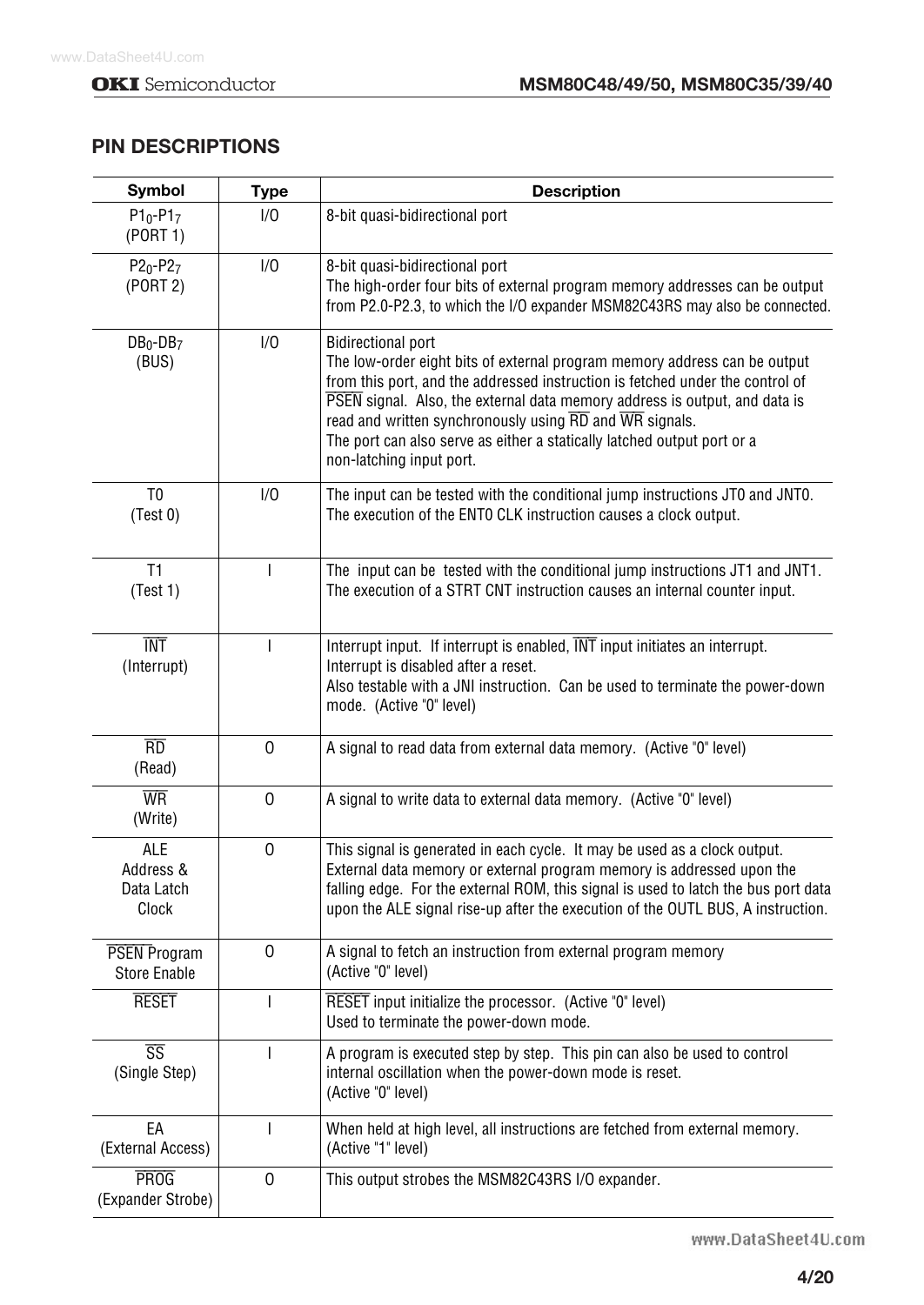| Symbol                | Type | <b>Description</b>                                                                                                                 |
|-----------------------|------|------------------------------------------------------------------------------------------------------------------------------------|
| XTAI 1<br>(Crystal 1) |      | One side of the internal crystal oscillator. An external clock can also be input.                                                  |
| XTAI 2<br>(Crystal 2) | 0    | Other side of the internal crystal oscillator.                                                                                     |
| V <sub>CC</sub>       |      | Power supply pin                                                                                                                   |
| V <sub>DD</sub>       |      | Standby control input. Normally, "1" level. When set to "0" level, oscillation is<br>stopped and prosessor goes into standby mode. |
| Vss                   |      | GND                                                                                                                                |

# **PIN DESCRIPTIONS (Continued)**

Note: A minimum of two machine cycles are required in RESET pulse duration under the specified power supply and stable oscillator frequency.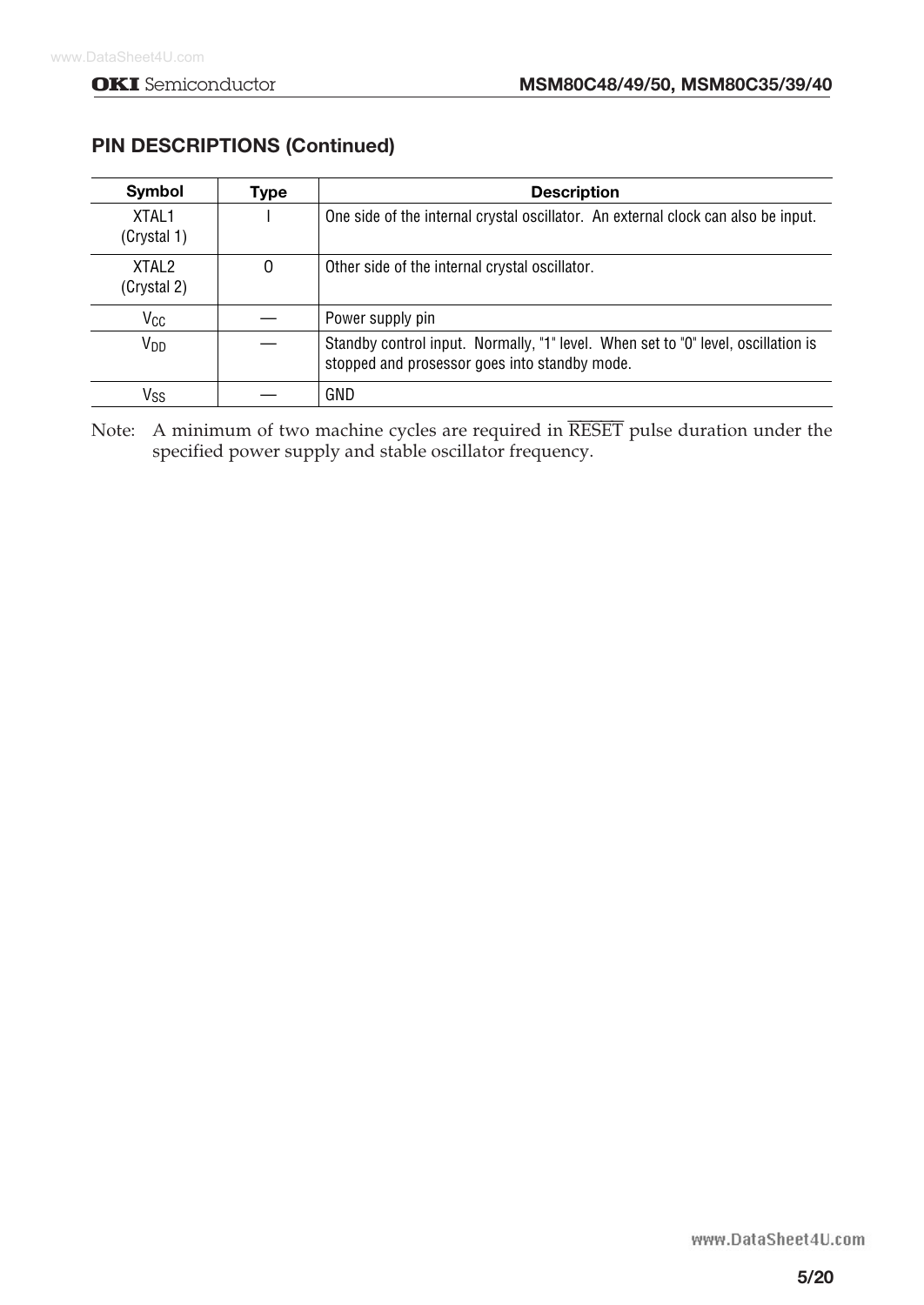# **ABSOLUTE MAXIMUM RATINGS**

| Parameter           | <b>Symbol</b> | <b>Condition</b>   | Rating                         | Unit    |
|---------------------|---------------|--------------------|--------------------------------|---------|
| Supply Voltage      | Vcc           | $Ta = 25^{\circ}C$ | $-0.5$ to 7                    |         |
| Input Voltage       | Vı            | $Ta = 25^{\circ}C$ | $-0.3$ to V <sub>CC</sub> +0.5 |         |
| Storage Temperature | Tstg          |                    | −65 to +150                    | $\circ$ |

# **RECOMMENDED OPERATING CONDITIONS**

| <b>Parameter</b>           | Symbol | <b>Condition</b>                        | Range          | Unit |
|----------------------------|--------|-----------------------------------------|----------------|------|
| <b>Supply Voltage</b>      | Vcc    | $f_{\rm OSC}$ =DC to 11MHz <sup>*</sup> | $+2.5$ to $+6$ |      |
| <b>Ambient Temperature</b> | I a    |                                         | $-40$ to $+85$ | °C   |
|                            |        | MOS load                                | 10             |      |
| Fan Out                    | N      | TTL load                                |                |      |

\* Minimum operating voltage is dependent on frequency.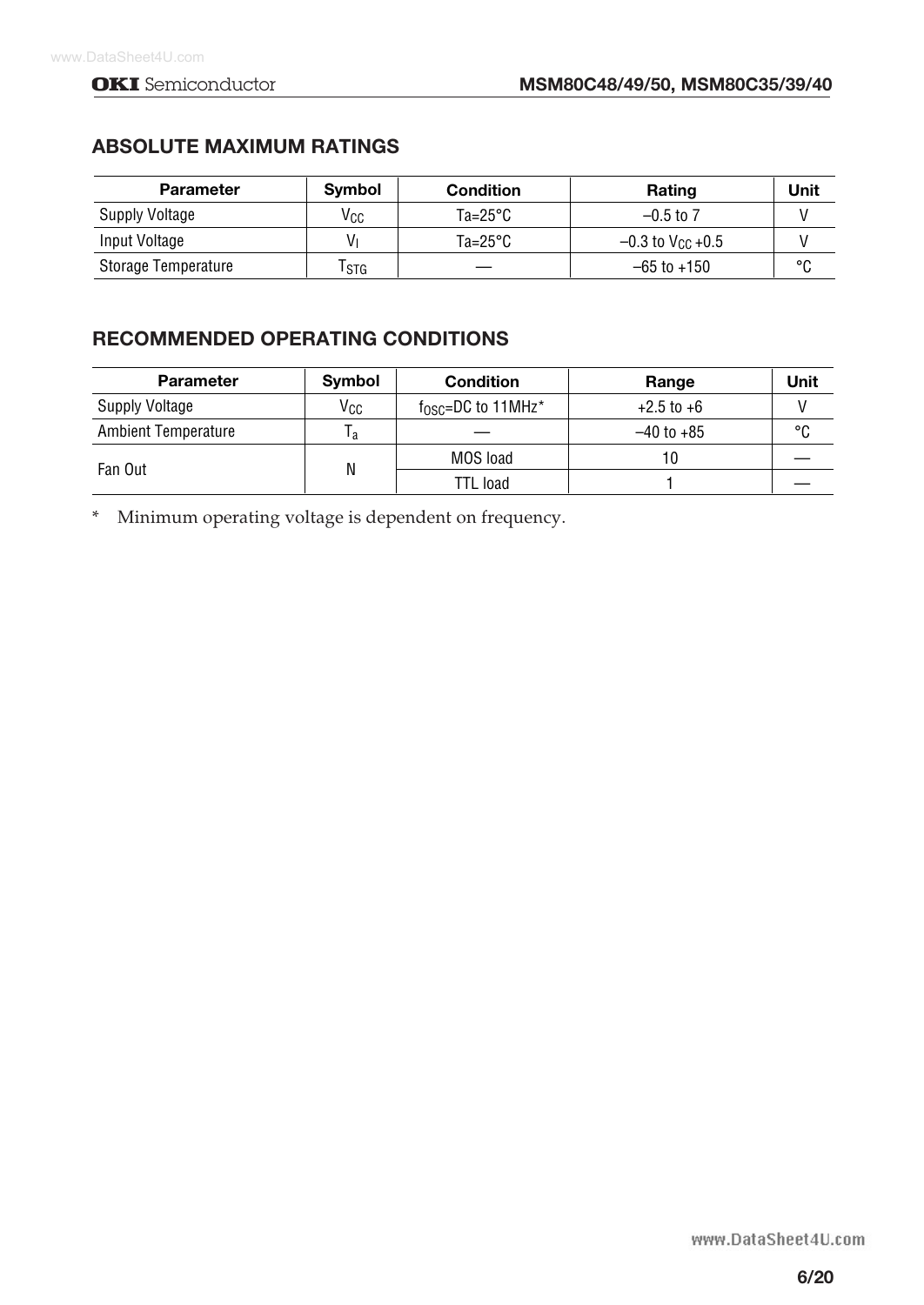### **MSM80C48/49/50 guaranteed operating range**

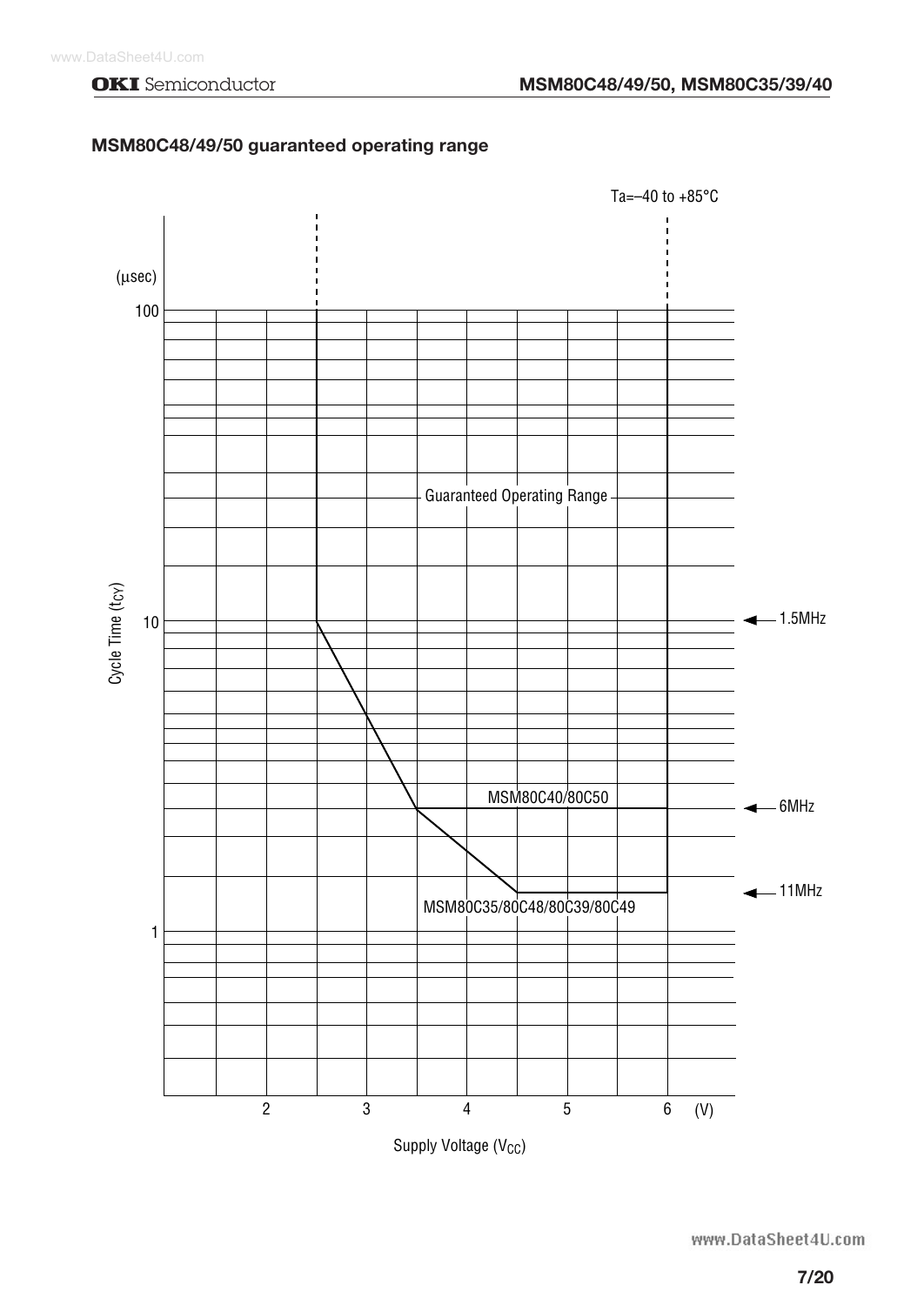# **ELECTRICAL CHARACTERISTICS**

### **DC Characteristics**

| <b>DG Gharacteristics</b>                  |                     |                                                       |                          |        | $(V_{CC} = 5 V \pm 10\%$ , Ta = -40 to +85°C) |      |                           |  |
|--------------------------------------------|---------------------|-------------------------------------------------------|--------------------------|--------|-----------------------------------------------|------|---------------------------|--|
| Parameter                                  | Symbol              | <b>Condition</b>                                      | Min.                     | Typ.   | Max.                                          | Unit | Mea-<br>suring<br>Circuit |  |
| "L" Input Voltage                          | $V_{IL}$            |                                                       | $-0.5$                   |        | $0.13$ V <sub>CC</sub>                        | V    |                           |  |
| "H" Input Voltage *1                       | V <sub>IH</sub>     |                                                       | $0.4 V_{CC}$             |        | <b>V<sub>CC</sub></b>                         | V    |                           |  |
| "H" Input Voltage *2                       | V <sub>IH</sub>     |                                                       | $0.7 V_{CC}$             |        | V <sub>CC</sub>                               | V    |                           |  |
| "L" Output Voltage *3                      | $V_{OL}$            | $IOL=2$ mA                                            |                          |        | 0.45                                          | V    |                           |  |
| "L" Output Voltage *4                      | $V_{OL}$            | $I_{OL} = 1.6$ mA                                     |                          |        | 0.45                                          | V    | 1                         |  |
| "H" Output Voltage *3                      | V <sub>OH</sub>     | $I_{OH} = -400 \mu A$                                 | $0.75$ V <sub>CC</sub>   |        |                                               | V    |                           |  |
| "H" Output Voltage *4                      | V <sub>OH</sub>     | $IOH=-50 \mu A$                                       | $0.75$ V <sub>cc</sub>   |        |                                               | V    |                           |  |
| "H" Output Voltage *3                      | V <sub>OH</sub>     | $IOH=-20\muA$                                         | $0.93$ V <sub>cc</sub>   |        |                                               | V    |                           |  |
| "H" Output Voltage *4                      | V <sub>OH</sub>     | $IOH=-10 \mu A$                                       | $0.93$ V <sub>cc</sub>   |        |                                               | V    |                           |  |
| Input Leakage Curent                       | Ιı                  | $V_{SS} \leq V_{IN} \leq V_{CC}$                      |                          |        | ±5                                            | μA   | $\overline{2}$            |  |
| Output Leakage Current *5                  | $I_{OL}$            | $V_{SS} \leq V_0 \leq V_{CC}$                         |                          |        | ±5                                            | μA   | 3                         |  |
|                                            |                     | $V_{IN} = 0.7 V_{CC}$                                 | $-20$                    | $-50$  | $-80$                                         | μA   |                           |  |
| <b>RESET</b> Input current                 | l <sub>R</sub>      | $V_{IN} = 0.13$ $V_{CC}$                              | $-3$                     | $-8$   | $-15$                                         | μA   | $\overline{2}$            |  |
|                                            |                     | Pull-up $(V_{IN} = V_{IL})$                           | 20                       | 50     | 80                                            | μA   |                           |  |
| SS Input current *6                        | $I_{SS}$            | Pull-down (V <sub>IN</sub> =V <sub>IH</sub> )         | $-6$                     | $-15$  | $-25$                                         | μA   |                           |  |
|                                            |                     | $V_{IN} = V_{IH}$                                     | $-300$                   | $-600$ | $-900$                                        | μA   | $\overline{2}$            |  |
| P1, P2 input current                       | $I_{P1}$ , $I_{P2}$ | $V_{IN} = V_{IL}$                                     | $-10$                    | $-40$  | $-80$                                         | μA   |                           |  |
| Power Down Mode                            |                     | At hardware power down *7<br>Ta=25°C, $V_{CC}$ =2.0 V |                          |        | 10                                            | μA   |                           |  |
| <b>Standby Current</b>                     | Iccs                | At HLTS execution *7<br>Ta=25°C, Vcc=2.0 V            |                          |        | 10                                            |      |                           |  |
|                                            |                     | $V_{CC} = 4 V$ , f=1 MHz                              |                          |        | 0.5                                           |      |                           |  |
|                                            |                     | $V_{CC}=4$ V, f=6 MHz                                 |                          |        | 1.0                                           |      |                           |  |
|                                            |                     | $V_{CC}=4$ V, f=11 MHz                                |                          |        | 2.0                                           |      |                           |  |
|                                            |                     | $V_{CC} = 5 V$ , f=1 MHz                              | $\overline{\phantom{0}}$ |        | 1.0                                           |      |                           |  |
| <b>Power Supply Current</b><br>(Halt Mode) | Icc                 | $V_{CC} = 5 V$ , f=6 MHz                              |                          |        | 2.0                                           | mA   |                           |  |
|                                            |                     | $V_{CC} = 5 V$ , f=11 MHz                             |                          |        | 3.0                                           |      |                           |  |
|                                            |                     | $V_{CC}=6$ V, f=1 MHz                                 |                          |        | 1.5                                           |      |                           |  |
|                                            |                     | $V_{CC}=6$ V, f=6 MHz                                 |                          |        | 3.0                                           |      | 4                         |  |
|                                            |                     | $V_{CC}=6$ V, f=11 MHz                                |                          |        | $5.0\,$                                       |      |                           |  |
|                                            |                     | $V_{CC} = 4 V$ , f=1 MHz                              |                          |        | 1.5                                           |      |                           |  |
|                                            |                     | $V_{CC} = 4 V$ , f=6 MHz                              |                          |        | 5.0                                           |      |                           |  |
|                                            |                     | $V_{CC}=4$ V, f=11 MHz                                |                          |        | 10                                            |      |                           |  |
|                                            |                     | $V_{CC} = 5 V$ , f=1 MHz                              |                          |        | 2.5                                           |      |                           |  |
| Power Supply Current                       | Icc                 | $V_{CC} = 5 V$ , f=6 MHz                              |                          |        | 7.5                                           | mA   |                           |  |
|                                            |                     | $V_{CC} = 5 V$ , f=11 MHz                             |                          |        | 15                                            |      |                           |  |
|                                            |                     | $V_{CC}=6$ V, f=1 MHz                                 |                          |        | 5.0                                           |      |                           |  |
|                                            |                     | V <sub>CC</sub> =6 V, f=6 MHz                         |                          |        | 10                                            |      |                           |  |
|                                            |                     | $V_{CC}=6$ V, f=11 MHz                                |                          |        | 20                                            |      |                           |  |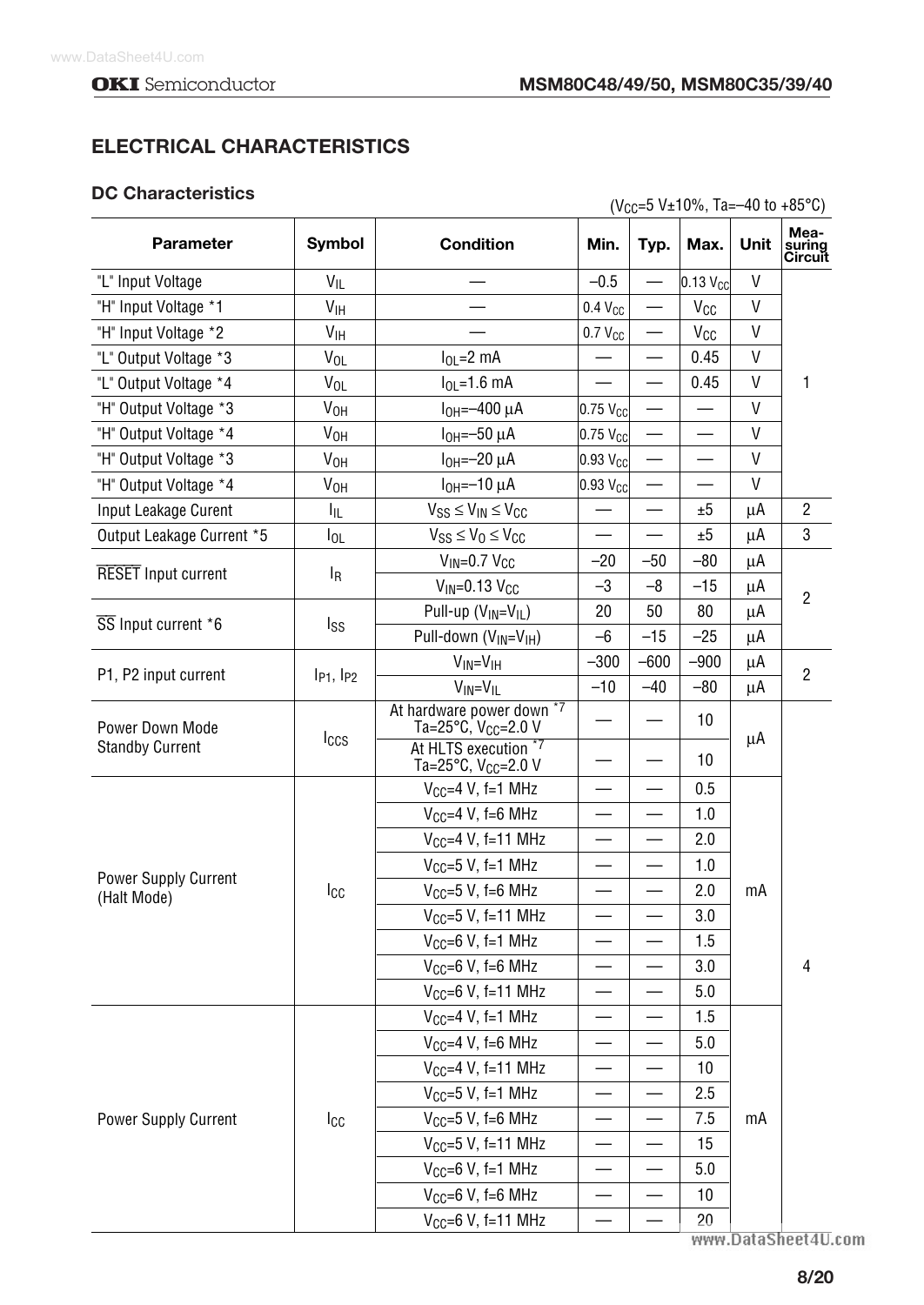- \*1 This does not apply to RESET, XTAL1, XTAL2,  $V_{DD}$ , and EA.<br>\*2 RESET, XTAL1, XTAL2,  $V_{DD}$ , and EA.
- \*2 RESET, XTAL1, XTAL2,  $V_{DD}$ , and EA.<br>\*3 BUS.  $\overline{RD}$ ,  $\overline{WR}$ ,  $\overline{PSEN}$ , ALE, PROG
- BUS,  $\overline{\text{RD}}$ , WR, PSEN, ALE, PROG
- \*4 Other outputs
- \*5 High-impedance state
- This operates as a pull-down resistor when the oscillation is stopped in the HLTS or  $V_{DD}$ power-down mode and as a pull-up resistor in other states.
- \*7 This does not contain flow out current from I/O ports and signal pins.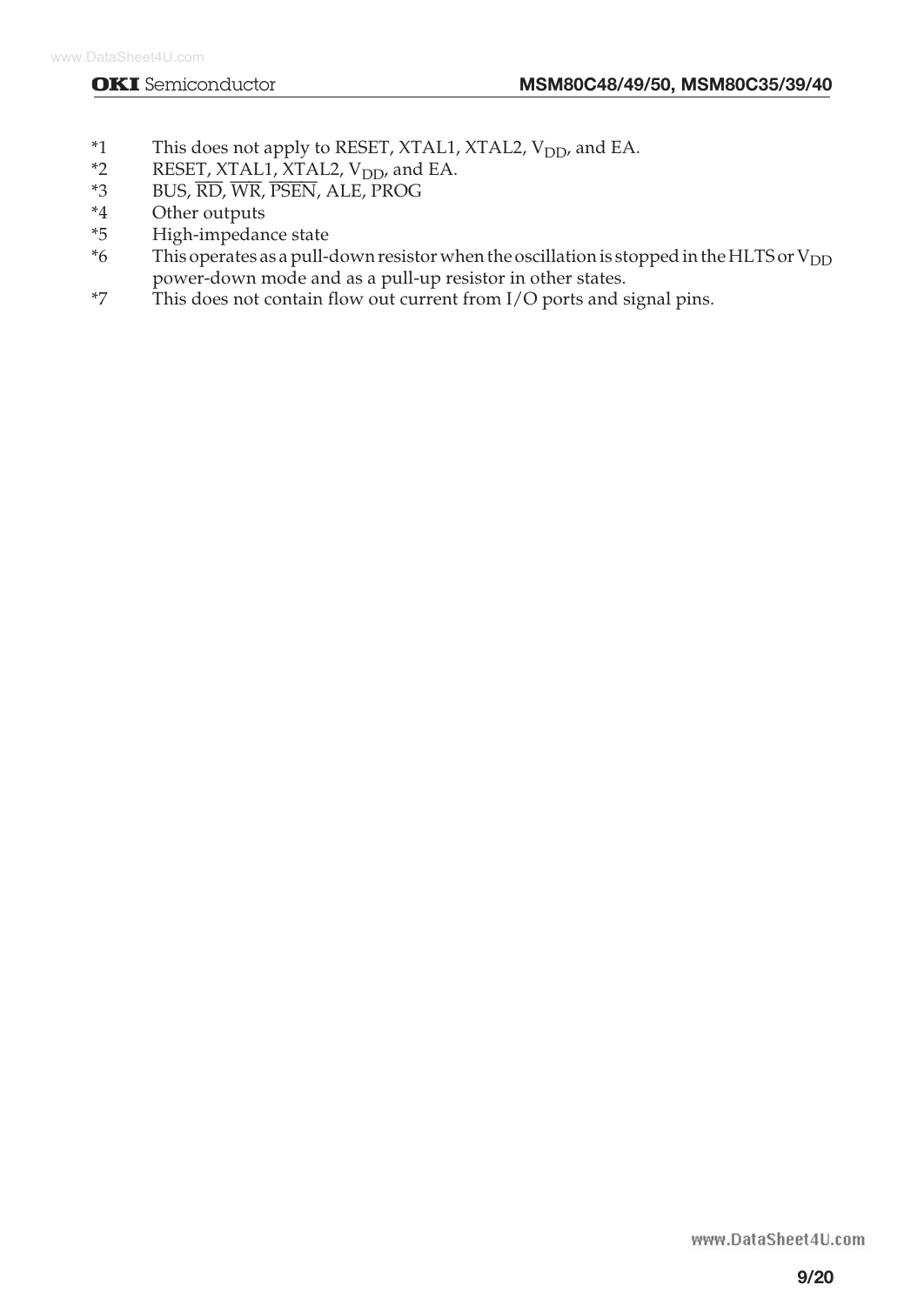### **AC Characteristics**

| ( $V_{CC}$ =2.5V to 6V (*1), Ta=-40 to +85°C)          |                    |                          |                          |              |                |      |
|--------------------------------------------------------|--------------------|--------------------------|--------------------------|--------------|----------------|------|
|                                                        |                    |                          | $V_{CC} = 5 V \pm 10\%$  |              | Variable clock |      |
| <b>Parameter</b>                                       | Symbol             |                          | 11 MHz Clock             |              | 0 to 11 MHz    | Unit |
|                                                        |                    | Min.                     | Max.                     | Min.         | Max.           |      |
| <b>ALE Pulse Width</b>                                 | t <sub>LL</sub>    | 150                      |                          | $3.5t - 170$ |                | ns   |
| Address Setup Time (up to ALE)                         | t <sub>AL</sub>    | 70                       |                          | $2t - 110$   |                | ns   |
| Address Hold Time (from ALE)                           | t <sub>LA</sub>    | 50                       |                          | $t - 40$     |                | ns   |
| Bus Port Latch Data Setup Time (up to ALE Rising Edge) | t <sub>BL</sub>    | 110                      |                          | $2.5t - 115$ |                | ns   |
| Bus Port Latch Data Hold Time (from ALE Rising Edge)   | t <sub>LB</sub>    | 90                       |                          | $1.5t - 45$  |                | ns   |
| Control Pulse Width (RD, WR)                           | t <sub>CC1</sub>   | 480                      |                          | 7t-155       |                | ns   |
| Control Pulse Width (PSEN)                             | tcc2               | 350                      |                          | $6t - 200$   |                | ns   |
| Data Setup Time (before WR)                            | t <sub>DW</sub>    | 390                      |                          | $6t - 155$   |                | ns   |
| Data Hold after Time (after WR)                        | t <sub>WD</sub>    | 40                       | —                        | $2t - 140$   |                | ns   |
| Data Hold Time (after RD, PSEN)                        | t <sub>DR</sub>    | $\mathbf{0}$             | 110                      | 0            | $1.5t - 30$    | ns   |
| RD to Data-in                                          | t <sub>RD1</sub>   |                          | 350                      |              | $5t - 265$     | ns   |
| PSEN to Data-in                                        | t <sub>RD2</sub>   |                          | 190                      |              | $5t - 265$     | ns   |
| Address Setup to WR                                    | t <sub>AW</sub>    | 300                      | $\overline{\phantom{0}}$ | $6t - 245$   |                | ns   |
| Address Setup to Data-in                               | t <sub>AD1</sub>   | $\overline{\phantom{0}}$ | 730                      |              | 12t-360        | ns   |
| Address Setup to Instruction                           | t <sub>AD2</sub>   |                          | 460                      |              | $8t - 265$     | ns   |
| Address Float to RD, WR                                | t <sub>AFC1</sub>  | 140                      | $\overline{\phantom{0}}$ | $2t - 40$    |                | ns   |
| Address Float to PSEN                                  | t <sub>AFC2</sub>  | 10                       |                          | 10           |                | ns   |
| Control Pulse Setup Time from ALE (PSEN)               | t <sub>LAFC2</sub> | 60                       |                          | $t - 30$     |                | ns   |
| Control Pulse Setup Time from ALE (RD, WR)             | t <sub>LAFC1</sub> | 200                      |                          | $3t - 75$    |                | ns   |
| Control Pulse up to ALE (RD, WR, PROG)                 | t <sub>CA1</sub>   | 50                       |                          | $1.5t - 85$  |                | ns   |
| Control Pulse up to ALE (PSEN)                         | t <sub>CA2</sub>   | 320                      | $\overline{\phantom{0}}$ | 4.5t-90      |                | ns   |
| Port Control Setup Time (up to PROG Falling Edge)      | tcp                | 50                       |                          | $2t - 130$   |                | ns   |
| Port Control Hold Time (from PROG Falling Edge)        | t <sub>PC</sub>    | 100                      |                          | $4t - 260$   |                | ns   |
| PROG to Input Data Valid                               | t <sub>PR</sub>    |                          | 650                      |              | $9t - 170$     | ns   |
| Input Data Hold Time                                   | t <sub>PF</sub>    | 0                        | 140                      | 0            | 1.5t           | ns   |
| Output Data Setup Time                                 | t <sub>DP</sub>    | 250                      |                          | $6t - 290$   |                | ns   |
| Output Data Hold Time                                  | t <sub>PD</sub>    | 40                       |                          | $3t - 230$   |                | ns   |
| <b>PROG Pulse Width</b>                                | t <sub>PP</sub>    | 700                      |                          | $10t - 210$  |                | ns   |
| Port 2 I/O Setup Time                                  | t <sub>PL</sub>    | 160                      |                          | $4.5 - 250$  |                | ns   |
| Port 2 I/O Hold Time                                   | t <sub>LP</sub>    | 15                       |                          | $1.5t - 120$ |                | ns   |
| Port Output Data (from ALE)                            | t <sub>PV</sub>    |                          | 510                      |              | 4t+145         | ns   |
| TO Cycle                                               | toprr              | 270                      |                          | 3t           |                | ns   |
| <b>Instruction Execution Time</b>                      | t <sub>CY</sub>    | 1.36                     |                          | 15t          |                | μs   |

Note : Control output : CL=80pF

Bus output :  $C_L$ =150pF [for 20 pF ( $t_{AL}$ ,  $t_{AFC1}$ ,  $t_{AFC2}$ )]

\*1 Minimum operating voltage is dependent on frequency.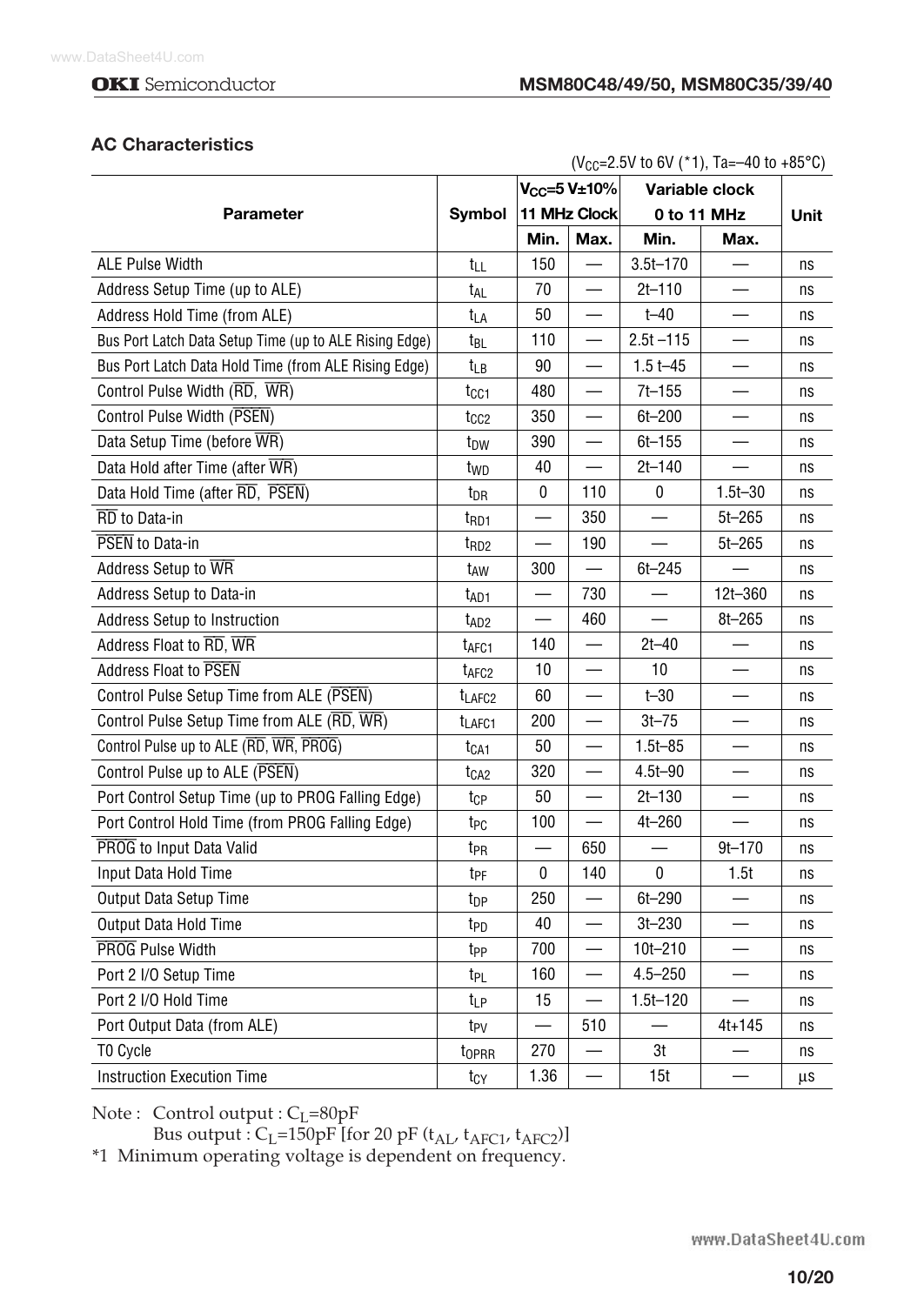## **Measuring circuits**



- \*1 This is repeated for each specified input pin.
- \*2 This is repeated for each specified output pin.
- \*3 Input logic for setting the specified state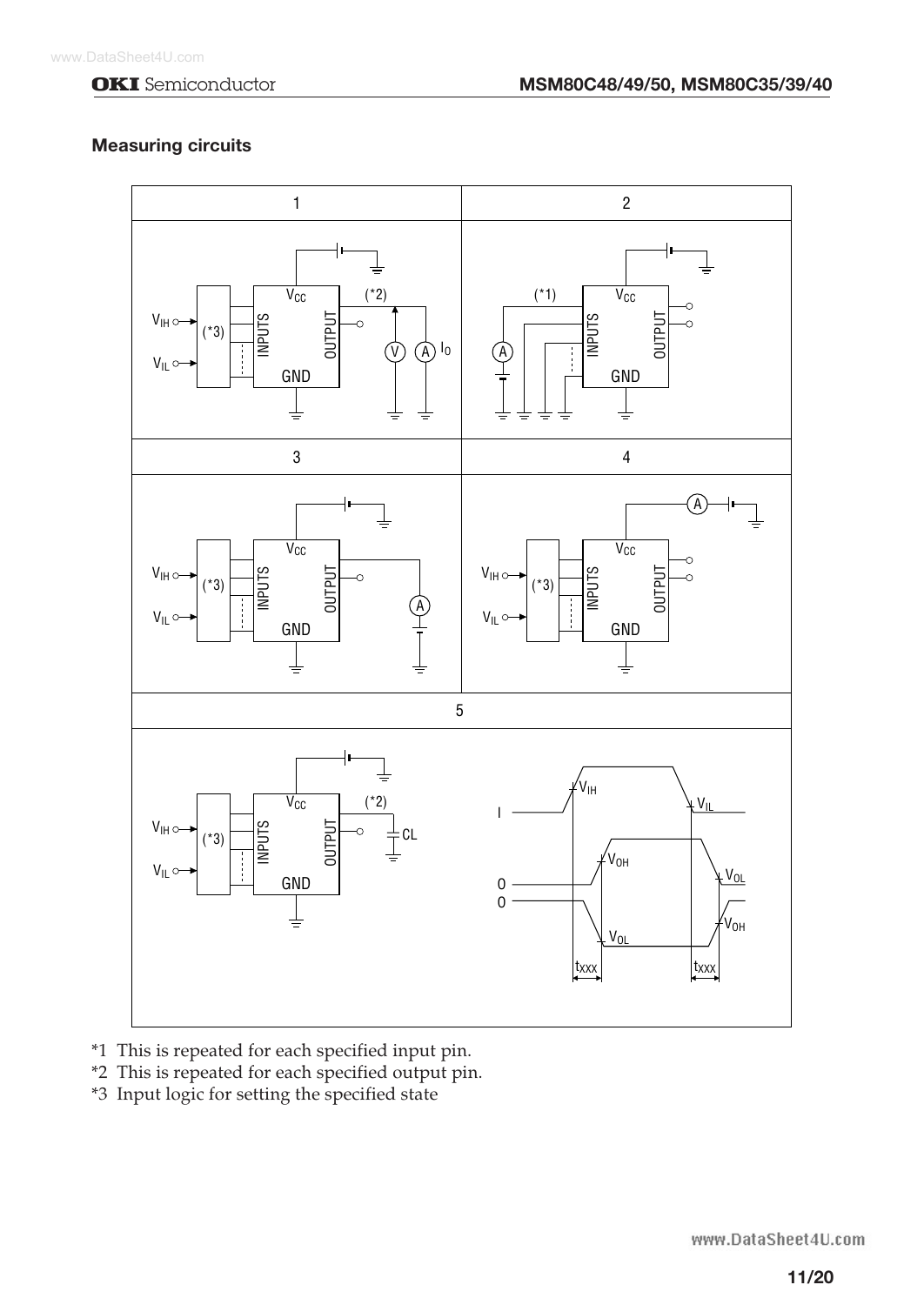#### **Timing Diagram**

#### **Instruction fetch (from external program memory)**



**Read (from external data memory)**

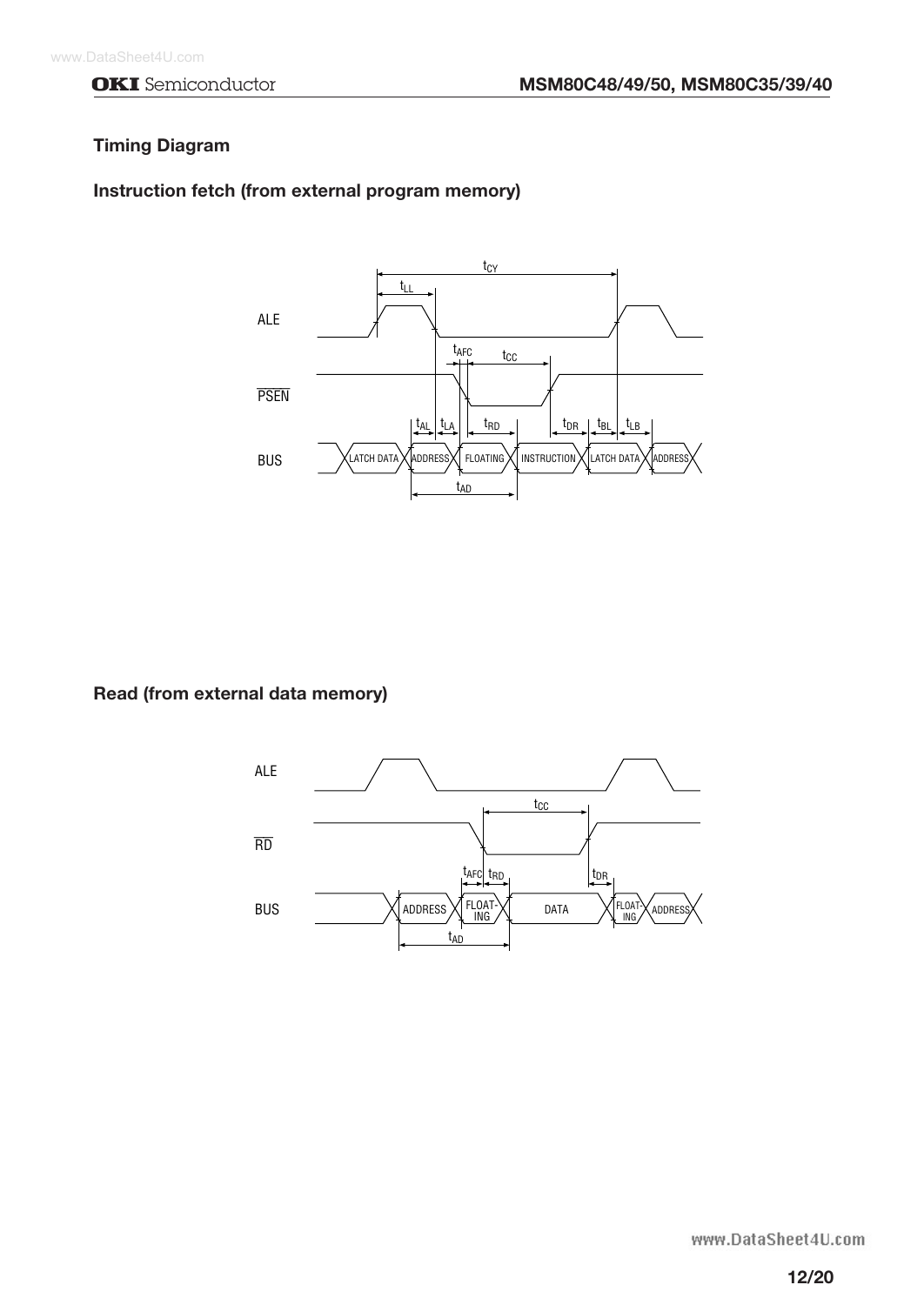### **Write (to external memory)**



**Low-order 4 bits input/output of port 2 when expanded I/O port is used (in external program memory access mode)**

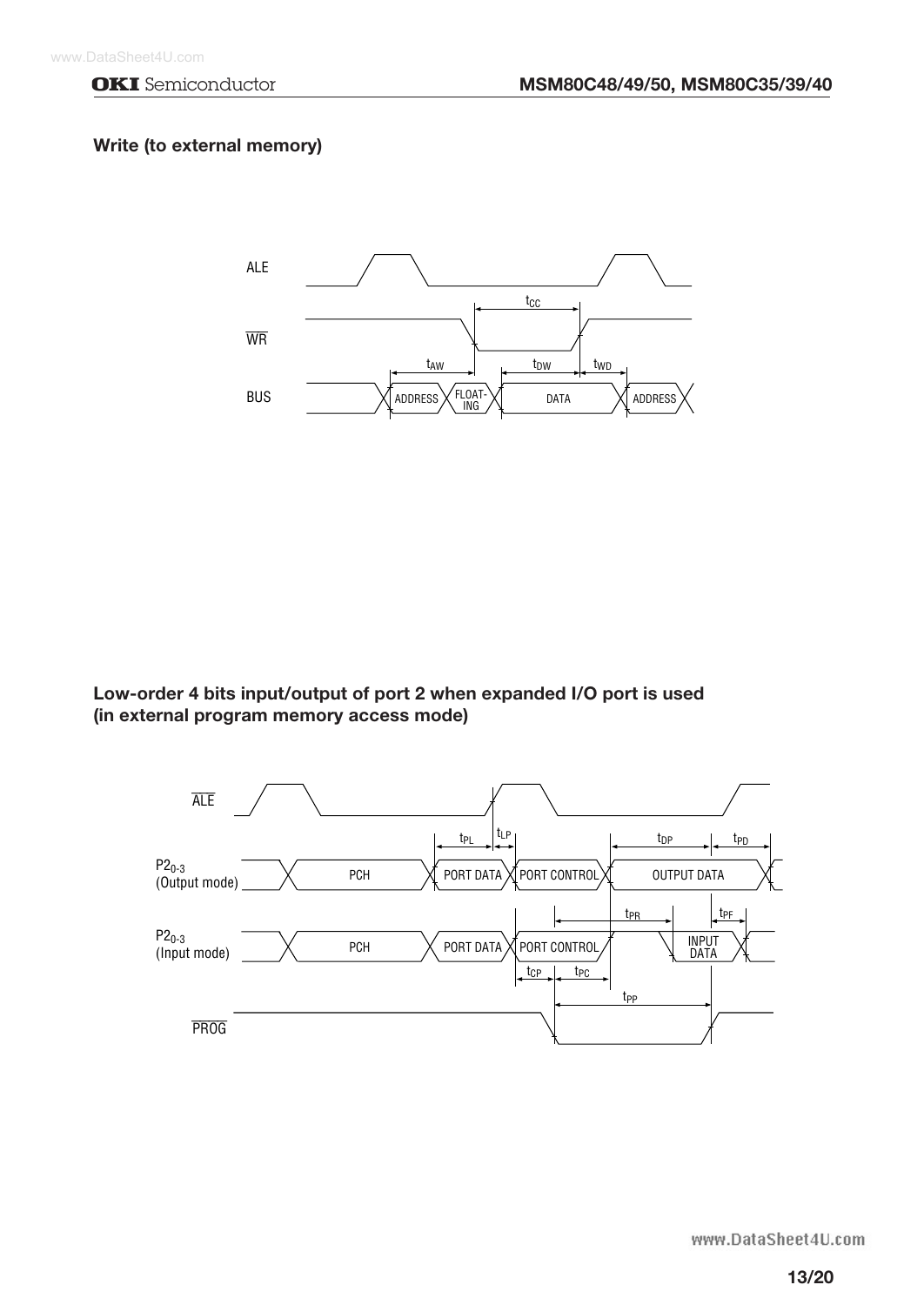# **FUNCTIONAL DESCRIPTION**

### **Added Functions of MSM80C48, MSM80C49 and MSM80C50**

The MSM80C48, MSM80C49 and MSM80C50 are basically incorporated with the capabilities of Intel's 8048, 8049, and 8050 plus the following new functions:

#### **1. Power-Down Mode Enhancements**

#### **1.1 Power-down by software**

- (1) Clock (See item 4, "Power-down mode", for details.)
	- a. Crystal oscillator halt (HLTS instruction) Power requirements can be minimized.
	- b. Clock supply halt (HALT instruction) Restart is accomplished without oscillator wait.
- (2) I/O ports
	- I/O port floating instructions

Power consumption resulting from inputs/outputs can be minimized with FLT and FLTT instructions.

Port floating is cancelled by executing FRES instruction, "0" level at  $\overline{\text{INT}}$  pin or "0" level at RESET pin.

(3) Six types of power-down can be done by a combination of HLTS/HALT and FLT/FLTT instructions.

### **1.2 Power-down by hardware (See 4.3, Power-down mode by V<sub>DD</sub> pin utilization for details.)**

Crystal oscillators can be halted by controlling the  $V_{DD}$  pin, thereby floating all I/O ports for minimum power consumption.

### **2. Additional Instructions (11)**

| <b>HLTS</b> | MOV A, P <sub>2</sub> |
|-------------|-----------------------|
| <b>HALT</b> | MOVP1, @R3            |
| FLT         | MOVP1 P, @R3          |
| FLTT        | DEC @Rr               |
| <b>FRES</b> | DJNZ @ Rr, addr       |
| MOV A, P1   |                       |

# **3. Improved Uses of BUS P0-7, P10-7, P20-7, and** SS **pins**

#### **3.1 BUS P0-7**

The MSM80C48, MSM80C49, and MSM80C50 remove the limitation on the use of OUTL BUS, A instructions during the external ROM access mode by having an independent data latch and external ROM mode address latch in BUS  $P_{0^-7}$ .

Consequently, there is no need to relocate bus port instructions when in the external ROM access mode.

# **3.2 P10-7 and P20-7**

The MSM80C48, MSM80C49 and MSM 80C50 are designed to minimize power consumption when P1 $_{0}$ -7 and P2 $_{0}$ -7 are used as input/output ports, to maximize the performance of CMOS.

When these ports are used as output ports, the acceleration circuit is actuated and when com-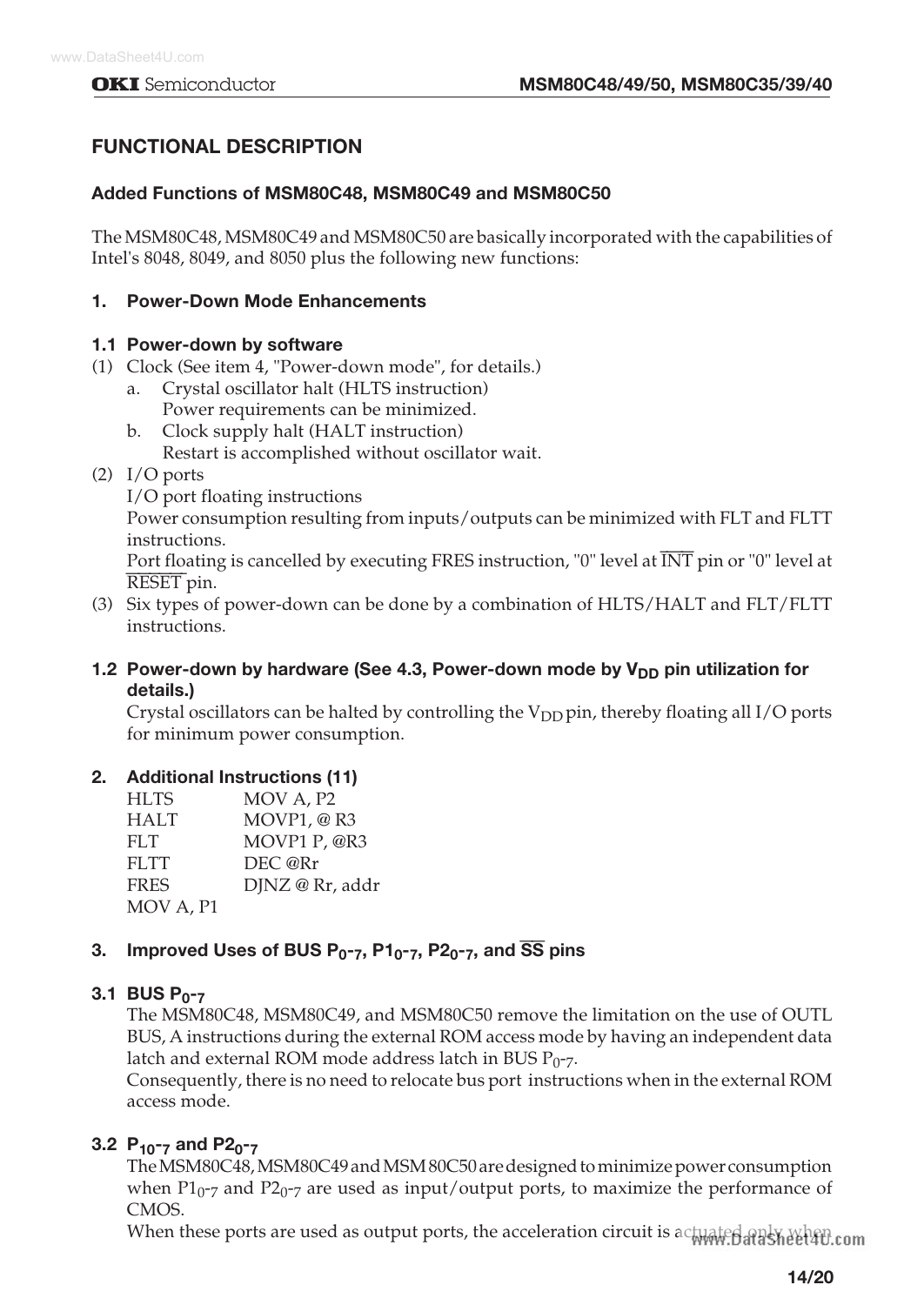output data changes from "0" to "1", thus speeding up the rise time of the output signals. When these ports are used as input ports, the internal pull-up resistor becomes approximately 9 k $\Omega$  when input data is "1".

The internal pull-up resistor rises to approximately 100 k $\Omega$  when input data is "0". Thus, a high noise margin can be obtained by selecting the impedance and thus the outflow of current is minimized whenever these ports are used as output or input ports.

### **3.3 Clock generation control via the** SS **pin**

When the crystal oscillator is halted in the HLTS or hardware power-down mode, the  $\overline{SS}$ pin is pulled down by a resistor of 20 to 50 k $\Omega$ , while its internal pull-up resistor of 200 to 500k $\Omega$  is isolated from V<sub>CC</sub>. When the power-down mode is cancelled, the internal resistor of the SS pin is changed from pull-down to pull-up. Consequently, the CPU can be halted for any period of time until the crystal oscillator resumes normal oscillation when a capacitor is connected to the  $\overline{SS}$  pin.

### **4. Power-Down Mode**

The MSM80C48, MSM80C49, and MSM80C50 power-down mode can be enabled in two different ways through software by a combination of clock control and port floating instructions, and through hardware by control of the  $V_{DD}$  pin.

### **4.1 Software power-down mode**

Power-down mode can be done by a combination of the following instructions.

(1) HALT (clock supply halt to control circuit)

| Instruction code : $\begin{bmatrix} 0 & 0 & 0 & 0 \\ 0 & 0 & 0 & 0 \end{bmatrix}$ |  |  |  |  |  |
|-----------------------------------------------------------------------------------|--|--|--|--|--|
|                                                                                   |  |  |  |  |  |

Description : Although crystal oscillator operation is continued, the clock supply to the CPU control circuit is halted and CPU operations are suspended. When cancelling this software mode, restart is accomplished without oscillator wait.

(2) HLTS (oscillation stop)

Description : The oscillator operation is halted and CPU operations are suspended. In cancelling this power down mode, connecting a capacitor to the  $\overline{SS}$  pin enables a reasonable wait period to be accomplished before normal operation is resumed. [Except in the case of using the RESET pin]

(3) FLT (floating  $P1_{0^-7}$ ,  $P2_{0^-7}$ , and  $BP_{0^-7}$ )

| Instruction code : $\begin{vmatrix} 1 & 0 & 1 & 0 & 0 & 0 & 1 & 0 \end{vmatrix}$ |  |  |  |  |  |  |  |  |
|----------------------------------------------------------------------------------|--|--|--|--|--|--|--|--|
|----------------------------------------------------------------------------------|--|--|--|--|--|--|--|--|

| Description : |    | <b>Internal ROM mode</b> | <b>External ROM mode</b> |
|---------------|----|--------------------------|--------------------------|
|               | P1 | Floating                 | Floating                 |
|               | P2 | Floating                 | $P2_{0^-3}$ operation    |
|               | BP | Floating                 | Operation                |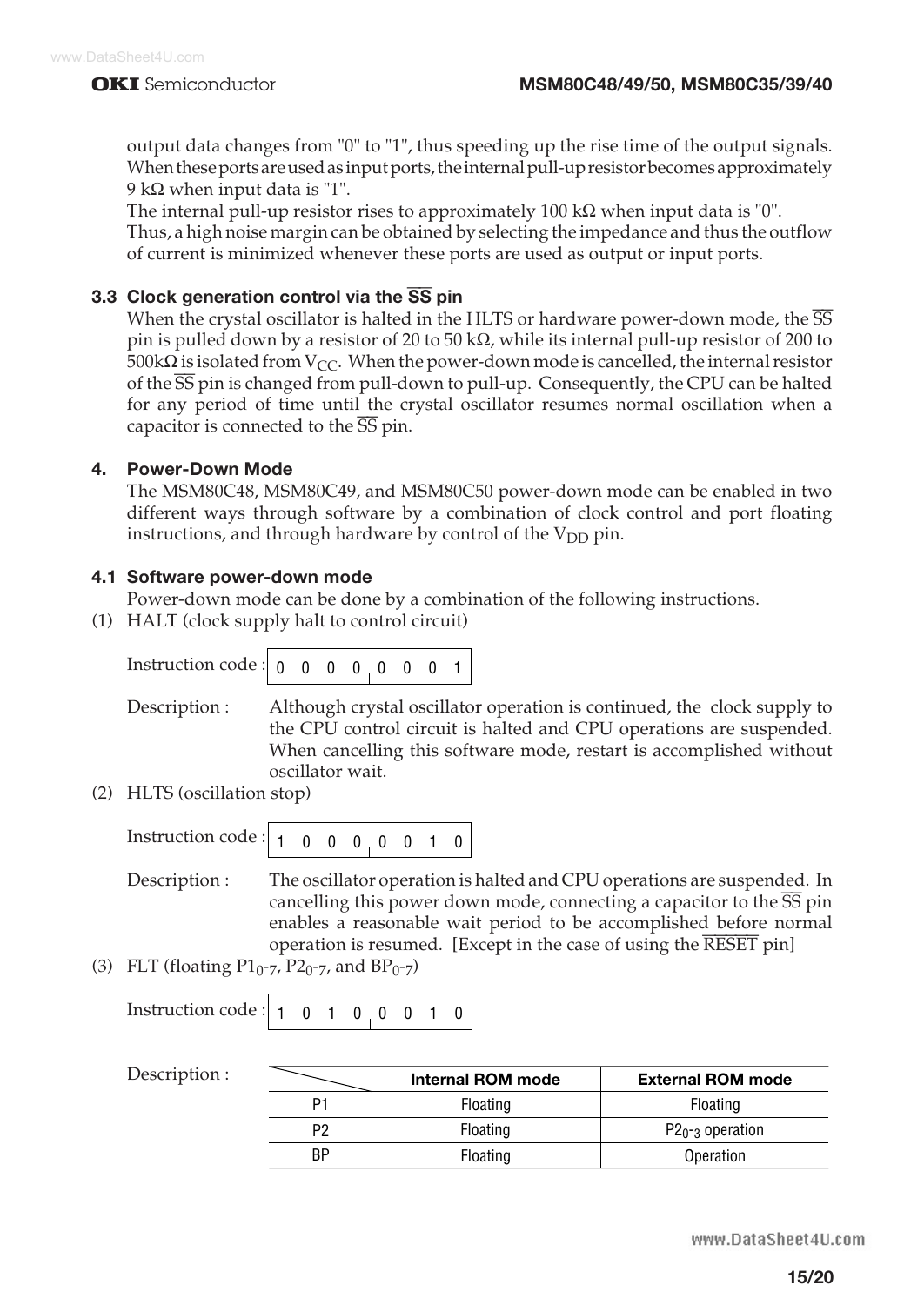Details of IC pin status as a result of executing the FLT instruction are shown in the above table. (4) FLTT (floating of all output pins)

| Instruction code :   1 | $1 \quad 0 \quad 0 \quad 0$ | $\mathbf{0}$<br>$\mathbf{0}$ |                                |
|------------------------|-----------------------------|------------------------------|--------------------------------|
| Description :          |                             | <b>Internal ROM mode</b>     | <b>External ROM mode</b>       |
|                        | <b>ALE</b>                  | Floating                     | Operation                      |
|                        | <b>PSEN</b>                 | Floating                     | Operation                      |
|                        | <b>PROG</b>                 | Floating                     | Floating                       |
|                        | <b>WR</b>                   | Floating                     | Floating                       |
|                        | $\overline{\text{PD}}$      | Floating                     | Floating                       |
|                        | TO OUT                      | Floating                     | Floating                       |
|                        | P <sub>1</sub>              | Floating                     | Floating                       |
|                        | P <sub>2</sub>              | Floating                     | $P20$ - <sub>3</sub> operation |
|                        | ΒP                          | Floating                     | Operation                      |
|                        | <b>XTAL</b>                 | Operation                    | Operation                      |

Details of IC pin status as a result of executing the FLTT instruction are shown in above Table.

- Example 1 : Power-down mode accomplished by stopping oscillation.
	- $\circ$  Can be set by execution of HLTS [82H] instruction.
- Example 2 : Power-down mode accomplished by stopping the clock supply to the CPU control circuit.
	- $\bigcirc$  Can be set by execution of HALT [01H] instruction.
- Example 3 : Power-down mode by floating of  $P1_{0^-7}$ ,  $P2_{0^-7}$  and  $BP_0$ -7, and subsequent stopping of CPU oscillation.
	- $\circ$  Can be set by first executing the FLT [A2H] instruction, followed by the HLTS [82H] instruction.
- Example 4 : Power-down mode by floating  $P1_{0^-7}$ ,  $P2_{0^-7}$  and  $BP_{0^-7}$ , and then stopping the clock supply to the CPU control circuit.
	- $\bigcirc$  Can be set by first executing the FLT [A2H] instruction, and then the HALT [01H] instruction.
- Example 5 : Power-down mode by floating all output pins, followed by stopping oscillation.
	- $\overline{O}$  Can be set by first executing the FLTT [C2H] instruction followed by execution of the HLTS [82H] instruction.
- Example 6 : Power-down mode by floating all output pins, followed by stopping of the clock supply to the CPU control circuit.
	- $\overline{O}$  Can be set by first executing the FLTT [C2H] instruction, followed by execution of the HALT [01H] instruction. Connect the pull-up resistor or pull-down resistor to port pin and fix the output port pin level to either 1or 0 when output port is set to floating.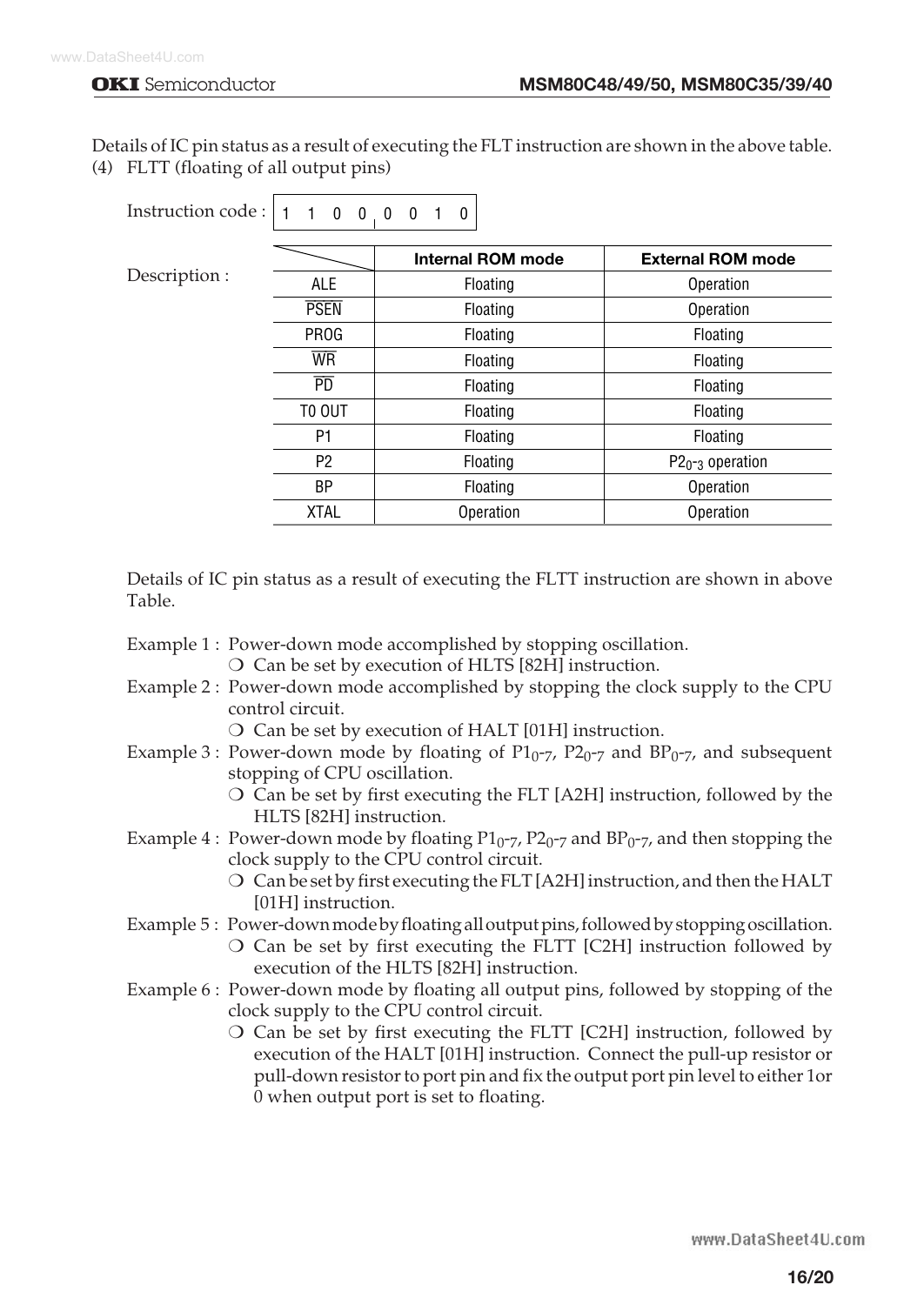### **4.2 Cancellation of software power-down mode**

The power-down mode status outlined above in examples 1 to 6 can be cancelled by using either the interrupt pin or the RESET pin.

- (1) Use of the  $\overline{\text{INT}}$  pin during external interrupt enable mode (i.e. following execution of EN I instruction).
	- $\circ$  The clock generator is activated and the CPU is started up when a "0" level is applied to the INT pin. If this "0" level is maintained until the occurrence of at least 2 ALE output signals, an external interrupt is generated, and execution proceeds from address 3. If, however, the power-down is entered during the interrupt processing routine, execution resumes just after the power-down instruction.
- (2) Use of the INT pin during external interrupt disable mode (i.e. following execution of DIS I instruction or hardware reset)
	- $\overline{O}$  The clock generator is activated and the CPU is started up when a "0" level is applied to the  $\overline{\text{INT}}$  pin. When "0" level is maintained until the occurrence of at least 2 ALE output signals, execution is resumed just after the power-down instruction.
- (3) Use of the RESET pin
	- $\overline{O}$  The clock generator is activated and the CPU started up when a "0" level is applied to the  $\overline{\text{REST}}$  pin. If this "0" level is maintained until the occurrence of at least 2 ALE output signals, the CPU is reset and execution proceeds from address 0. In case cancellation is done in oscillation stop mode, the "0" level must be input to the RESET pin until oscillation is stabilized.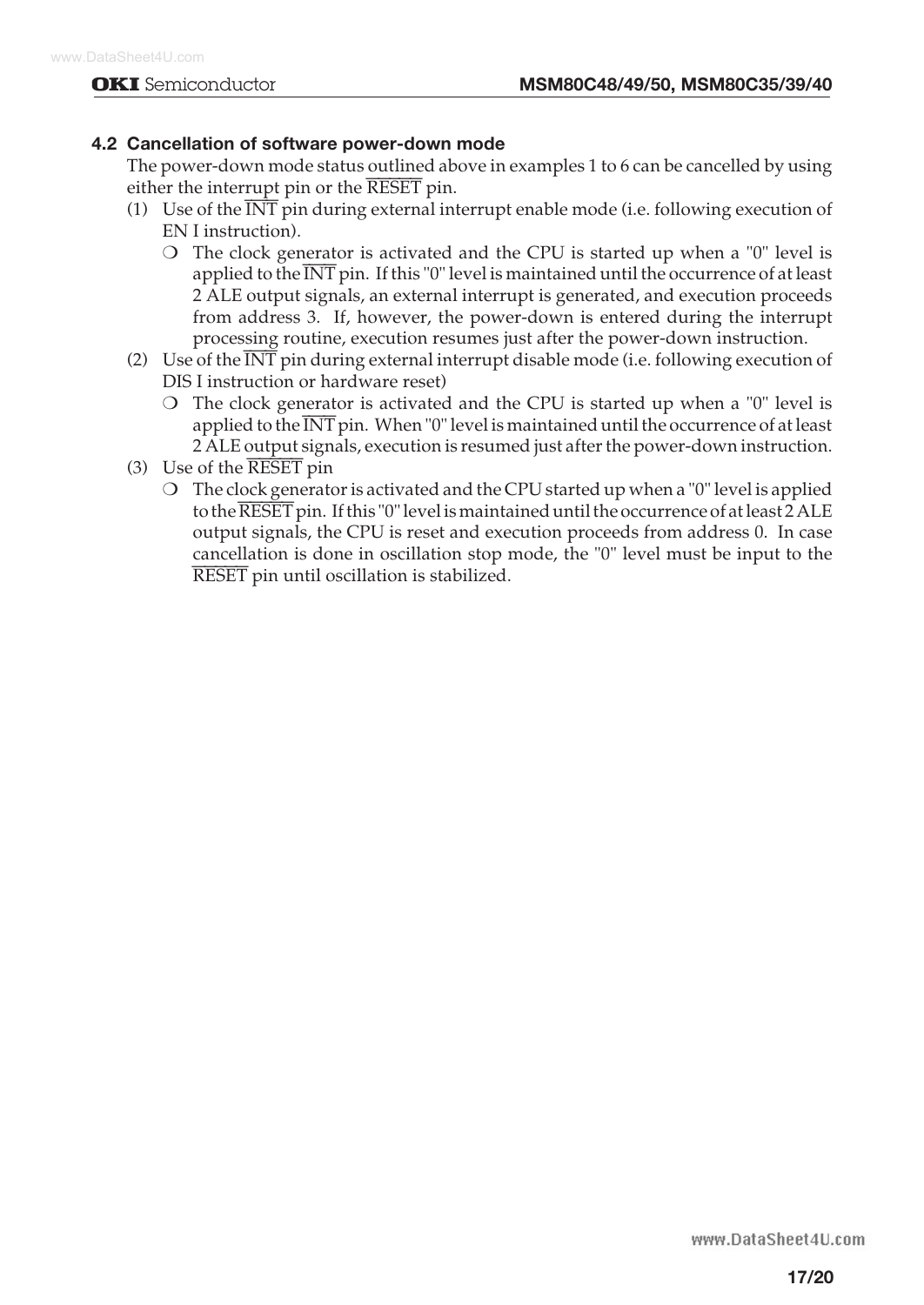### **4.3 Hardware power-down mode**

In the MSM80C48, MSM80C49 and MSM80C50, forcing the level at the  $V_{DD}$  pin to a "0" during either external ROM or internal ROM mode results in suspension of the oscillator function and subsequent floating (high impedance) of all the I/O pins except the RESET, SS and XTAL 1/2 pins. The CPU is thereby stopped while maintaining internal status.

### **4.4 Cancellation of hardware power-down mode**

- (1) Use of RESET pin
	- $\bigcirc$  The clock generator is activated and the CPU started up when a "1" level is applied to the  $V_{DD}$  pin while a "0" level is input to the RESET pin. If this "0" level is kept applied to the RESET pin until oscillation become stable, the CPU will be reset and will start executing from address 0.
- (2) Use of the  $\overline{\text{INT}}$  pin during external interrupt enable status (i.e. following execution of EN I instruction)
	- $\bigcirc$  The clock generator is activated and the CPU started up when a "1" level is applied to the  $V_{DD}$  pin while a "0" level is applied to the  $\overline{INT}$  pin. If this "0" level is maintained until the occurrence of at least 2 ALE output signals, an external interrupt is generated, and execution starts from address 3.

However, if the power-down mode is started during an interrupt processing routine, execution will be continued on the next instruction after the present instruction.

- (3) Use of the INT pin during external interrupt disable mode (i.e. following excution of DIS I instruction or hardware reset)
	- $\overline{O}$  The clock generator is activated and the CPU started up when a "1" level is applied to the V<sub>DD</sub> pin while a "0" level is applied to the  $\overline{INT}$  pin. If this "0" level is maintained until the occurrence of at least 2 ALE output signals, execution is continued on the next instruction after the present instruction.
- (4) Use of  $V_{DD}$  pin only
	- $\bigcirc$  The clock generator is activated and the CPU started up when a "1" level is applied to the  $V_{DD}$  pin while a "1" level is also applied to both the RESET and INT pins. In this case, execution is resumed from the stopped position.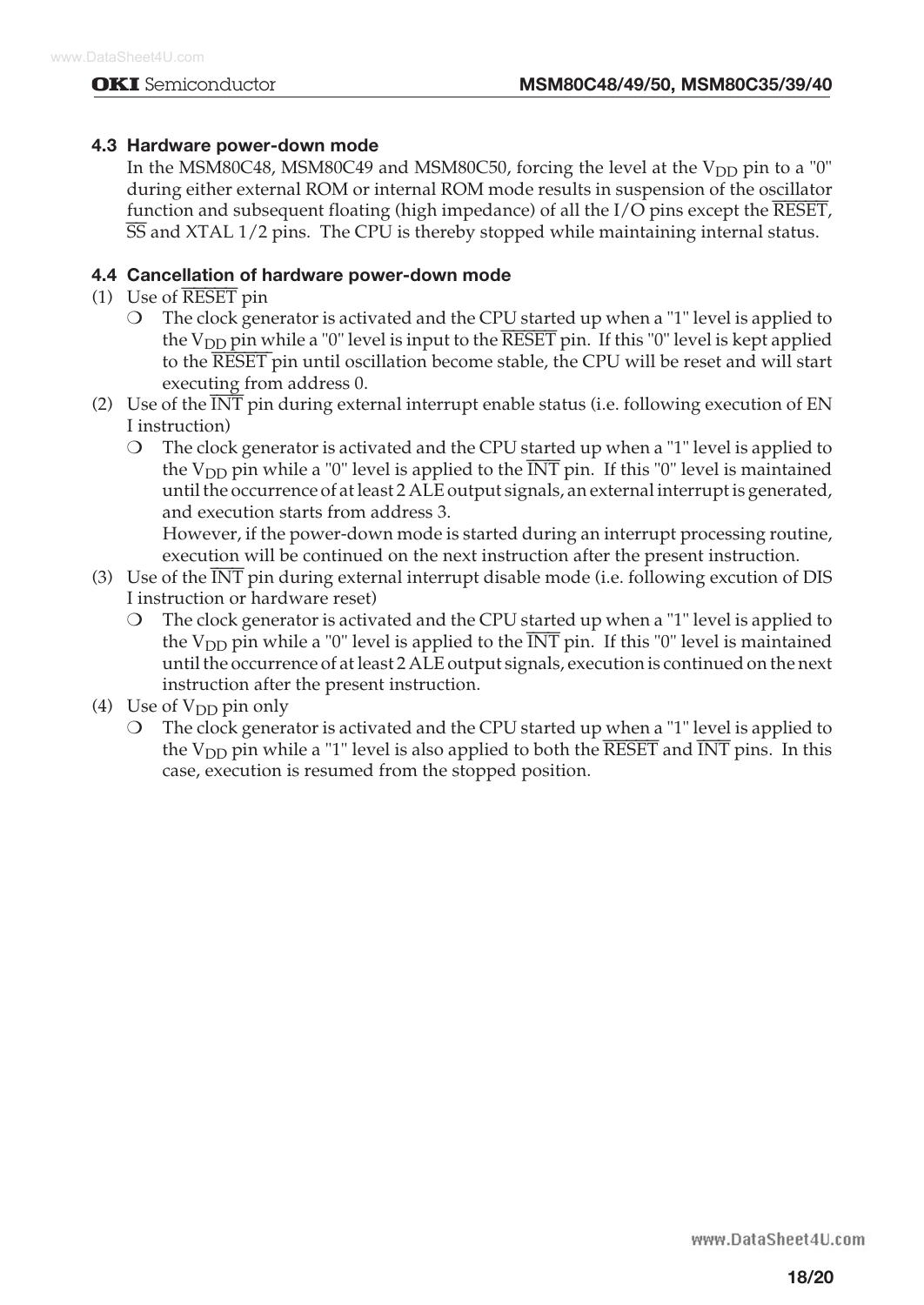# **PACKAGE DIMENSIONS**

(Unit : mm)



Notes for Mounting the Surface Mount Type Package

The SOP, QFP, TSOP, SOJ, QFJ (PLCC), SHP and BGA are surface mount type packages, which are very susceptible to heat in reflow mounting and humidity absorbed in storage.

Therefore, before you perform reflow mounting, contact Oki's responsible sales person for the product name, package name, pin number, package code and desired mounting conditions (reflow method, temperature and times).